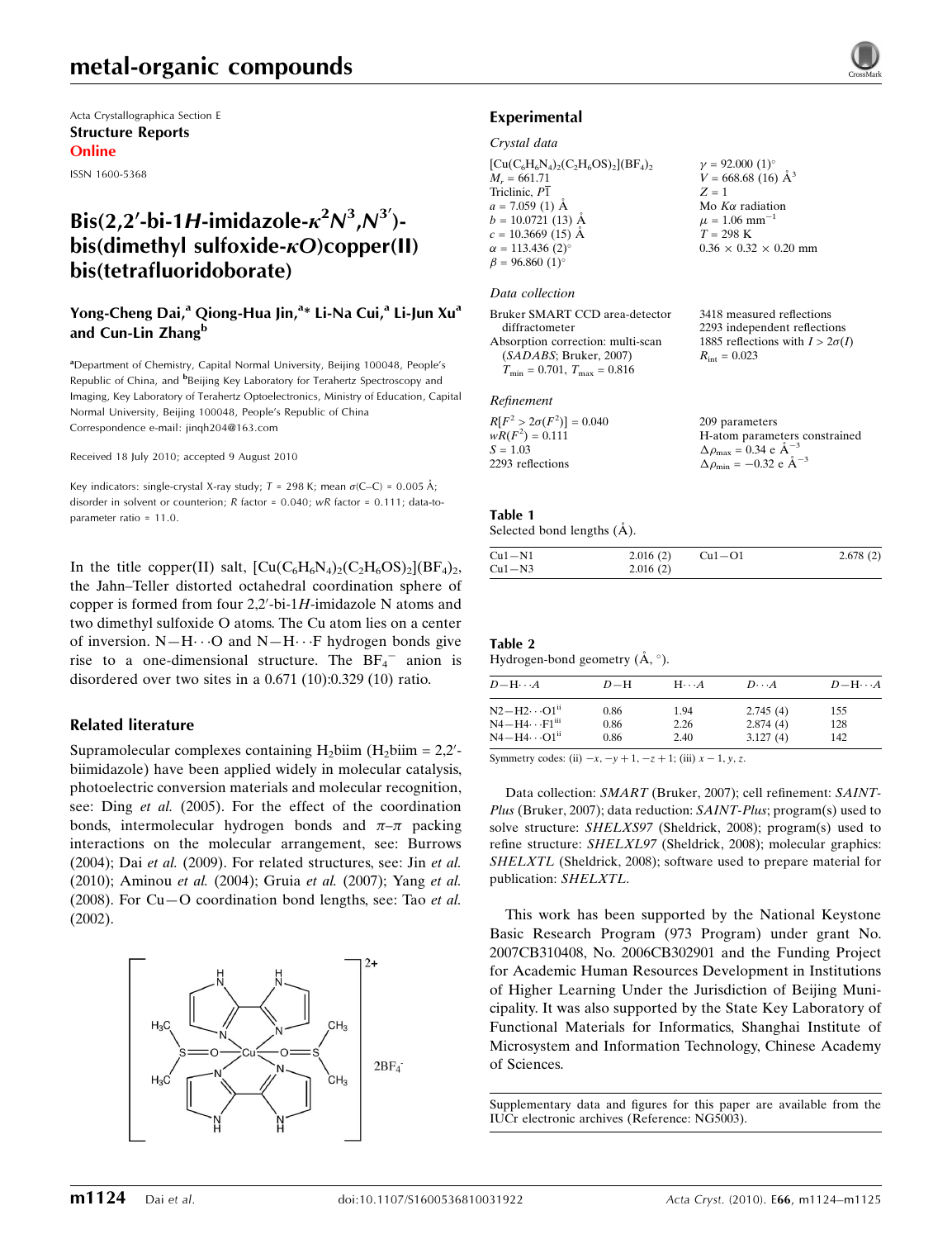### References

- [Aminou, M., Gerard, A. A. & Willem, L. D. \(2004\).](https://scripts.iucr.org/cgi-bin/cr.cgi?rm=pdfbb&cnor=ng5003&bbid=BB1) Polyhedron, 23, 1969– [1973.](https://scripts.iucr.org/cgi-bin/cr.cgi?rm=pdfbb&cnor=ng5003&bbid=BB1)
- Bruker (2007). SMART, SAINT-Plus and SADABS[. Bruker AXS Inc.,](https://scripts.iucr.org/cgi-bin/cr.cgi?rm=pdfbb&cnor=ng5003&bbid=BB2) [Madison, Wisconsin, USA.](https://scripts.iucr.org/cgi-bin/cr.cgi?rm=pdfbb&cnor=ng5003&bbid=BB2)
- [Burrows, A. D. \(2004\).](https://scripts.iucr.org/cgi-bin/cr.cgi?rm=pdfbb&cnor=ng5003&bbid=BB3) Struct. Bond. 108, 55–96.
- [Dai, Y. C., Zhou, L. L., Zhang, Y. Y. & Jin, Q. H. \(2009\).](https://scripts.iucr.org/cgi-bin/cr.cgi?rm=pdfbb&cnor=ng5003&bbid=BB4) Chin. Inorg. Chem. 25, [2202–2206.](https://scripts.iucr.org/cgi-bin/cr.cgi?rm=pdfbb&cnor=ng5003&bbid=BB4)
- [Ding, B. B., Weng, Y. Q., Mao, Z. W., Lam, C. K., Chen, X. M. & Ye, B. H.](https://scripts.iucr.org/cgi-bin/cr.cgi?rm=pdfbb&cnor=ng5003&bbid=BB5) (2005). [Inorg. Chem.](https://scripts.iucr.org/cgi-bin/cr.cgi?rm=pdfbb&cnor=ng5003&bbid=BB5) 44, 8836–8845.
- [Gruia, L. M., Rochon, F. D. & Beauchamp, A. L. \(2007\).](https://scripts.iucr.org/cgi-bin/cr.cgi?rm=pdfbb&cnor=ng5003&bbid=BB6) Inorg. Chim. Acta, 360[, 1825–1840.](https://scripts.iucr.org/cgi-bin/cr.cgi?rm=pdfbb&cnor=ng5003&bbid=BB6)
- [Jin, Q. H., Zhou, L. L., Xu, L. J., Zhang, Y.-Y. & Lu, X. M. \(2010\).](https://scripts.iucr.org/cgi-bin/cr.cgi?rm=pdfbb&cnor=ng5003&bbid=BB7) Polyhedron, 29[, 317–327.](https://scripts.iucr.org/cgi-bin/cr.cgi?rm=pdfbb&cnor=ng5003&bbid=BB7)
- [Sheldrick, G. M. \(2008\).](https://scripts.iucr.org/cgi-bin/cr.cgi?rm=pdfbb&cnor=ng5003&bbid=BB8) Acta Cryst. A64, 112–122.
- [Tao, J., Zhang, Y. & Chen, X. M. \(2002\).](https://scripts.iucr.org/cgi-bin/cr.cgi?rm=pdfbb&cnor=ng5003&bbid=BB9) Chem. Commun. pp. 1342–1343.
- [Yang, L. N., Li, J., Liu, J. J., Jiao, H. & Zhang, P. X. \(2008\).](https://scripts.iucr.org/cgi-bin/cr.cgi?rm=pdfbb&cnor=ng5003&bbid=BB10) J. Baoji Univ. Arts [Sci. \(Natur. Sci.\)](https://scripts.iucr.org/cgi-bin/cr.cgi?rm=pdfbb&cnor=ng5003&bbid=BB10), 28, 28–32.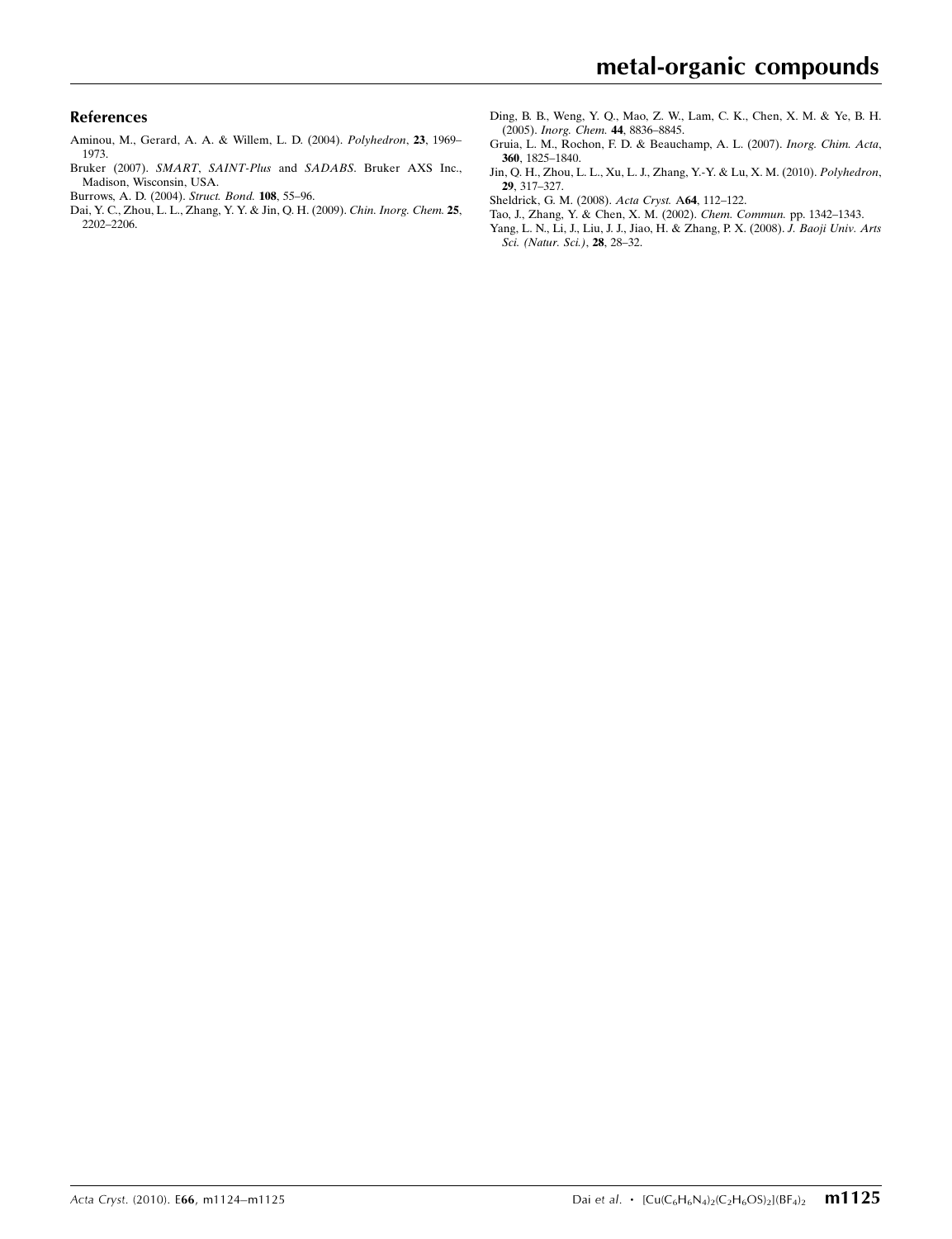# **supporting information**

*Acta Cryst.* (2010). E**66**, m1124–m1125 [https://doi.org/10.1107/S1600536810031922] **Bis(2,2′-bi-1***H***-imidazole-***κ***<sup>2</sup>** *N***3 ,***N***<sup>3</sup>′ )bis(dimethyl sulfoxide-***κO***)copper(II) bis- (tetrafluoridoborate)**

# **Yong-Cheng Dai, Qiong-Hua Jin, Li-Na Cui, Li-Jun Xu and Cun-Lin Zhang**

### **S1. Comment**

Supramolecular complexes containing H2biim have been applied widely in molecular catalysis, photoelectric conversion materials and molecular recognition (Ding *et al.*, 2005) The ligand of H2biim has been widely studied and applied because of the diversity of their coordination and the strong ability to form hydrogen bonds as a multi-proton donor. The utilization of the coordination bonds of a transition metal ion, intermolecular hydrogen bonds and *π*i-*π*i packing interactions help to control the molecular arrangement (Burrows, 2004; Dai *et al.*, 2009). We focus on the synthesis of the biimidazole-metal complexes. Here we report a new complex  $\lceil Cu(H_2biim)_2(DMSO)_2(RF_4)_2 (1)$ . Similar complexes  ${[Cu(H<sub>2</sub>biim)<sub>2</sub>(H<sub>2</sub>O)](SiF<sub>6</sub>)}.H<sub>2</sub>O (2), [Cu(H<sub>2</sub>biim)<sub>2</sub>](ClO<sub>4</sub>)<sub>2</sub>.2DMSO (Jin *et al.*,2010) and [Cd(H<sub>2</sub>biim)<sub>3</sub>](SiF<sub>6</sub>)}$ (BF4)2.6EtOH (Gruia *et al.*,2007) will be compared here.

The title complex is composed of  $\text{[Cu(H_2biim)_2(DMSO)_2]}^{2+}$  and two free BF<sub>4</sub> anions. Cu(II) atom is in the center of Jahn-Teller elongated octahedron. The equatorial positions are occupied by four nitrogen atoms of two bidentate H<sub>2</sub>biim molecules, while the axial positions are occupied by O atoms from two DMSO (Fig. 1). The  $\left[\text{Cu(H}_2\text{biim})_2(\text{DMSO})_2\right]^{2+}$ unit stacks along the *b* axis to form a step-shaped infinite chain structure through *π*i-*π*i stacking and H-bonds(Fig.2).

The two identical distances Cu  $\cdots$  O(DMSO) of 2.678 (2)Å are in the range of Cu—O coordination bond (from 2.522Å to 2.724 Å) (Tao *et al.*, 2002). The two identical Cu—N distances of 2.016 (2)Å are slightly shorter than those in  $\left[\text{Cu}(H_2\text{biim})_2\right]\left[\text{Cl}(O_4)_2.2\text{DMSO} \left[2.021\right]\left(2\right)\text{\AA}$  and 2.018 (2)  $\text{\AA}\right]$ . In the title complex there exist two types of hydrogen bonds, one is N—H···O formed between N—H group of the H<sub>2</sub>biim and oxygen atom of DMSO, the other is N—H···F formed between N—H group of H<sub>2</sub>biim and fluorine atom of BF<sub>4</sub>. The DMSO molecule and BF<sub>4</sub> anion are located at both sides of the cation to form hydrogen bonds mentioned above. The face-to-face distance between the immidazole rings is 3.43Å with the dihedral angle of 3.718°, which suggests the existence of significant *π*i-*π*i interactions between them. There is a weak interaction  $Cu \cdots S_{DMSO}(3.458 \text{ Å})$  in complex (1).

The solvent plays an important role in the reaction of metal salt with 2,2′-bimidazole. Not only the configuration of the anions but also the coordination geometry of the cations are affected by the solvent. Complex 1 was prepared in the mixed solvent of ethanol and DMSO by the reaction of 2,2′- bimidazole with copper tetrafluoroborate with molar ratio 3:1. However, the ratio of ligand and metal in the cation  $\text{[Cu(H_2bim)_2(DMSO)_2]}^{2+}$  of complex 1 is not consistent with the raw molar ratio, which may be related to the selectivity of solvent DMSO. Complex 2,  $\{[Cu(H_2bim)_2(H_2O)]\$ SiF $_6\}$ , H<sub>2</sub>O, was prepared by the similar method of preparing (1) except using solvent water (Jin *et al.*,2010). Due to the different solvents, both the cation and the anion in complex  $(1)$  and complex  $(2)$  are different. It is noted that in complex  $(1)$  the anion BF<sub>4</sub> was coming from starting material Cu(BF<sub>4</sub>)<sub>2</sub> while in complex (2) the anion SiF<sub>6</sub><sup>2</sup> was not, but was formed by the reaction of  $BF_4$  with glass container in water. The complex  $[Cd(H_2biim)_3](SiF_6)(BF_4)_2.6EtOH(Gruia *et al.*, 2007)$ contains mixed cations  $\text{SiF}_6^2$  and BF<sub>4</sub>, which is related to the mixed solvent water and enthanol used in the reaction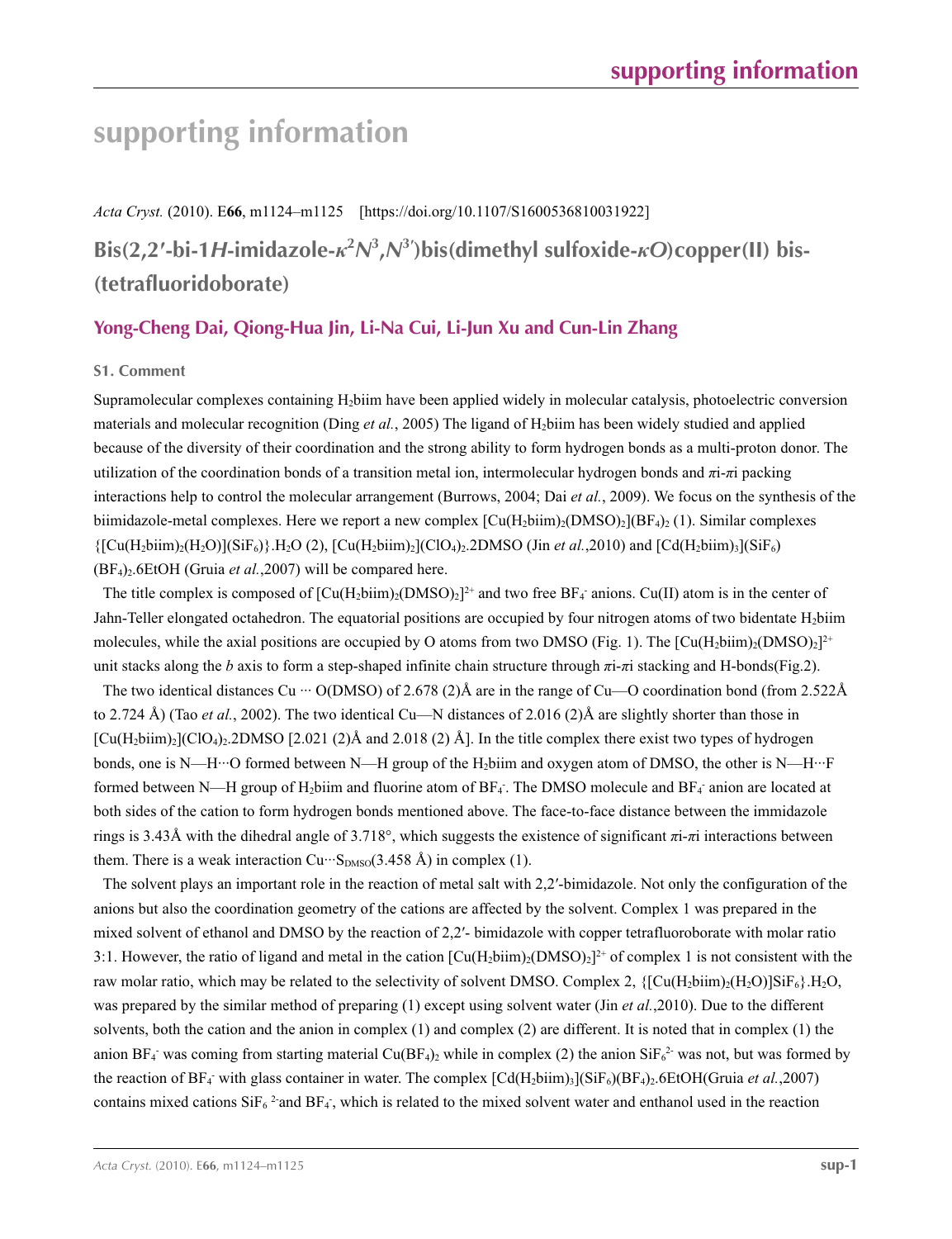system.

The title complex is also similar to the following complexes:  $\text{[Cu(H_2bim)_2(CIO_4)_2 (Aminou et al.,2004)]}$  $[Cu(H_2blim)_2]Br_2(Yang *et al.*, 2008)$  and  $[Cu(H_2biim)_2] (ClO_4)_2.2DMSO$  (Jin *et al.*, 2010).

## **S2. Experimental**

 $Cu(BF<sub>4</sub>)<sub>2</sub>·6H<sub>2</sub>O$  (0.1726 g, 1 mmol)dissolved in C<sub>2</sub>H<sub>3</sub>OH (5 ml) was added to a solution of H<sub>2</sub>biim (0.2010 g, 3 mmol) in C<sub>2</sub>H<sub>5</sub>OH (5 ml). The mixture was refluxed for 0.5 h, then 1 ml DMSO was added, stirring for another hour at room temperature, then filtered. Subsequent slow evaporation of the filtrate resulted in the formation of green crystals of the title complex after four weeks. Crystals suitable for single-crystal X-ray diffraction were selected directly from the sample as prepared. Analysis found(percentage): C 38.08, H 3.83, N 22.19; calculated:*C* 37.71, H 3.90, N 21.86.

## **S3. Refinement**

Metal atom centers were located from the E-maps and other non-hydrogen atoms were located in successive difference Fourier syntheses. The final refinements were performed by full matrix least-squares methods with anisotropic thermal parameters for non-hydrogen atoms on  $F^2$ .

The final refinements were performed with isotropic thermal parameters. All hydrogen atoms were located in the calculated sites and included in the final refinement in the riding model approximation with displacement parameters derived from the parent atoms to which they were bonded.



## **Figure 1**

Perspective view of a basic unit of the title complex. Hydrogen atoms are omitted for clarity. Atoms are displayed as elliposoids at the 50% probability level.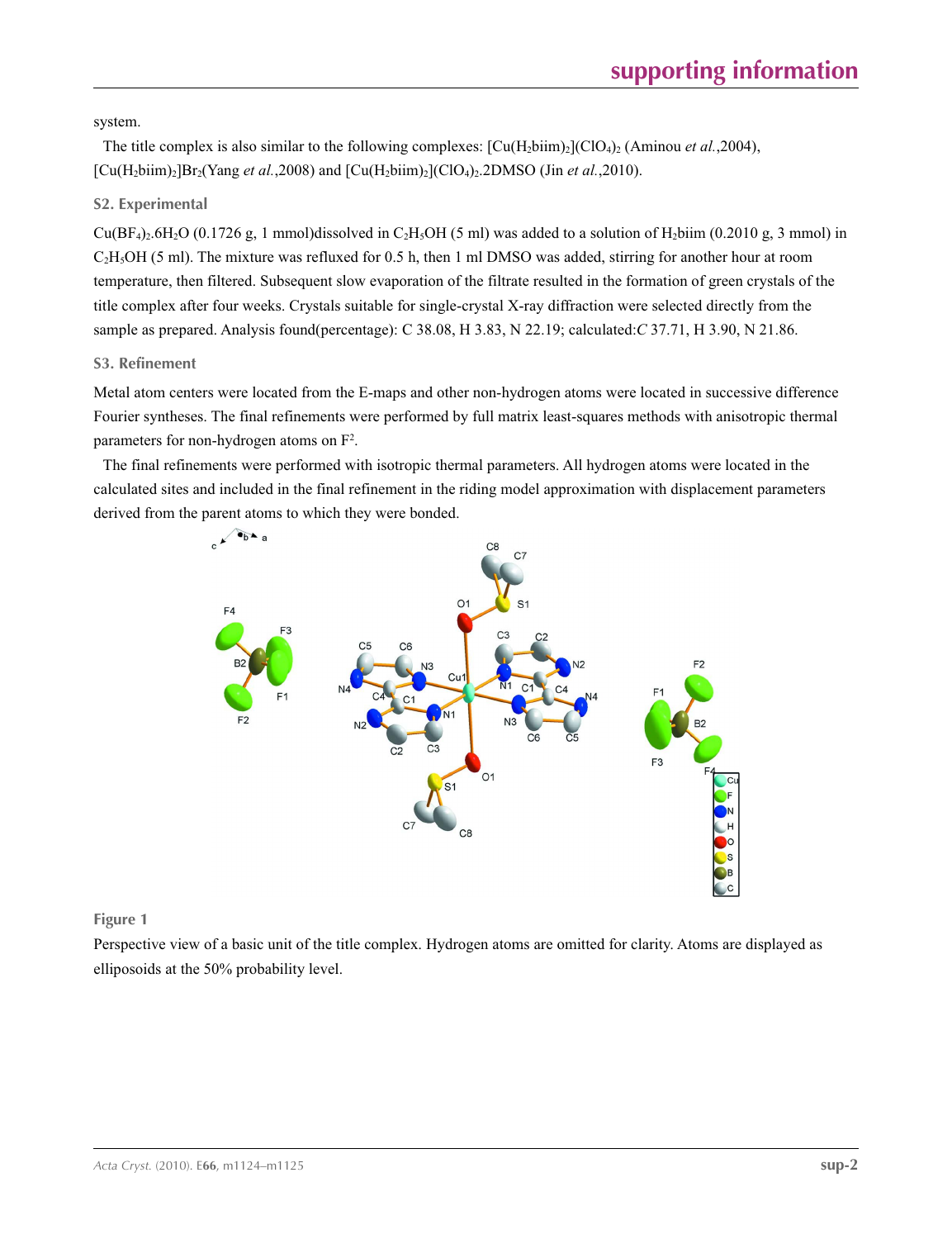

**Figure 2** Step-like chain of  $\left[\text{Cu}(H_2\text{b}i\text{im})_2(\text{DMSO})_2\right]^{2+}$  (BF<sub>4</sub>)<sub>2</sub> unit along *b* axis.

**Bis(2,2′-bi-1***H***-imidazole-***κ***<sup>2</sup>** *N***<sup>3</sup> ,***N***<sup>3</sup>′ )bis(dimethyl sulfoxide-***κO***)copper(II) bis(tetrafluoridoborate)** 

*Crystal data*

| $[Cu(C_6H_6N_4)_2(C_2H_6OS)_2] (BF_4)_2$ | $Z=1$                                  |
|------------------------------------------|----------------------------------------|
| $M_r = 661.71$                           | $F(000) = 335$                         |
| Triclinic, P1                            | $D_x = 1.643$ Mg m <sup>-3</sup>       |
| Hall symbol: -P 1                        | Mo Ka radiation, $\lambda = 0.71073$ Å |
| $a = 7.059(1)$ Å                         | Cell parameters from 2039 reflections  |
| $b = 10.0721(13)$ Å                      | $\theta$ = 2.2–27.1°                   |
| $c = 10.3669$ (15) Å                     | $\mu$ = 1.06 mm <sup>-1</sup>          |
| $\alpha$ = 113.436 (2) <sup>o</sup>      | $T = 298 \text{ K}$                    |
| $\beta$ = 96.860 (1) <sup>o</sup>        | Block, green                           |
| $\gamma = 92.000(1)$ °                   | $0.36 \times 0.32 \times 0.20$ mm      |
| $V = 668.68(16)$ Å <sup>3</sup>          |                                        |
| Data collection                          |                                        |
| Bruker SMART CCD area-detector           | 3418 measured reflections              |
| diffractometer                           | 2293 independent reflections           |
| Radiation source: fine-focus sealed tube | 1885 reflections with $I > 2\sigma(I)$ |

Graphite monochromator phi and *ω* scans Absorption correction: multi-scan *SADABS*  $T_{\text{min}} = 0.701, T_{\text{max}} = 0.816$ 

 $R_{\text{int}} = 0.023$  $\theta_{\text{max}} = 25.0^{\circ}, \theta_{\text{min}} = 2.2^{\circ}$ *h* = −8→8  $k = -11 \rightarrow 11$ *l* = −12→11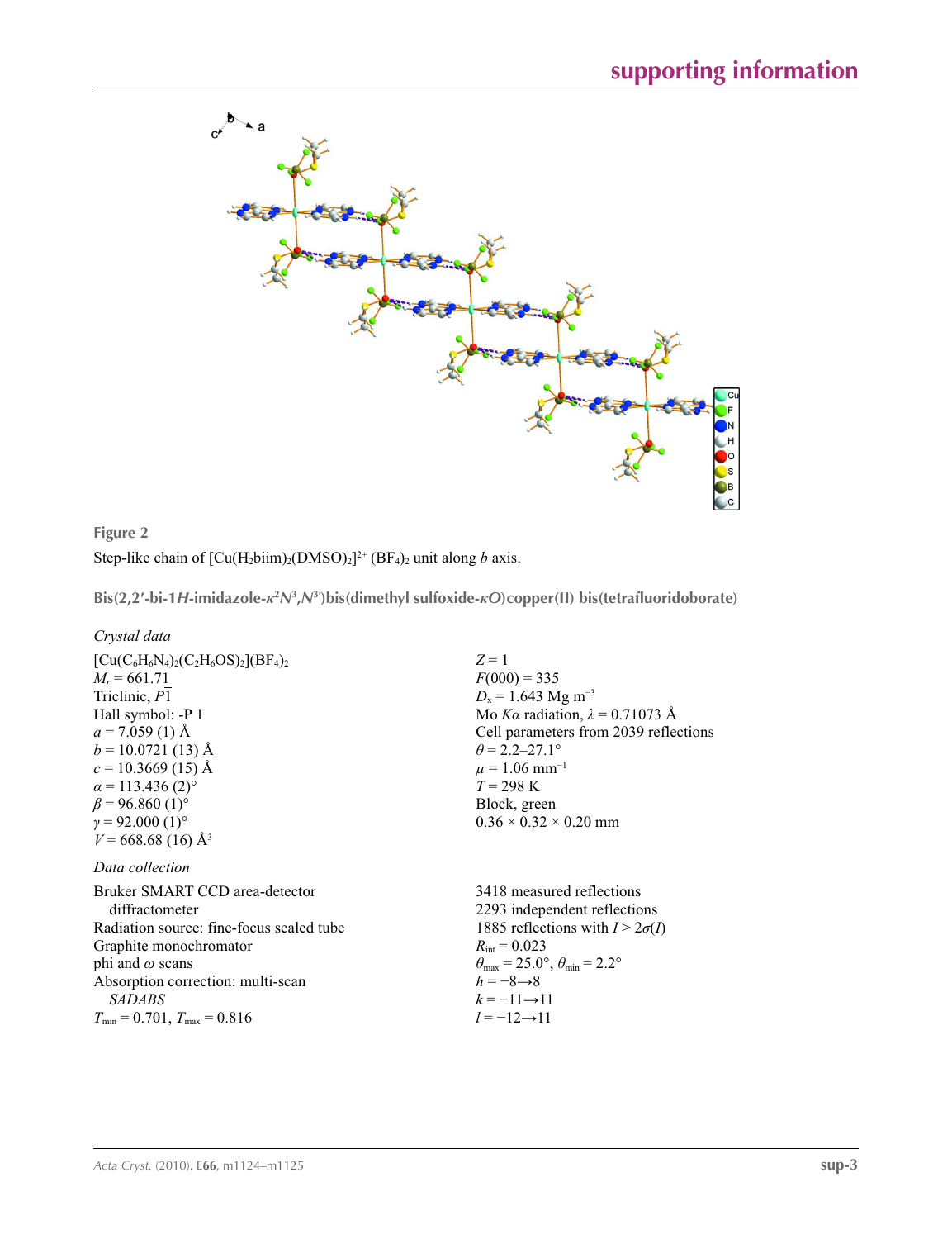*Refinement*

| Refinement on $F^2$                                               | Hydrogen site location: inferred from                                                                         |
|-------------------------------------------------------------------|---------------------------------------------------------------------------------------------------------------|
| Least-squares matrix: full                                        | neighbouring sites                                                                                            |
| $R[F^2 > 2\sigma(F^2)] = 0.040$                                   | H-atom parameters constrained                                                                                 |
| $wR(F^2) = 0.111$                                                 | $w = 1/[\sigma^2(F_0^2) + (0.0545P)^2 + 0.5099P]$                                                             |
| $S = 1.03$                                                        | where $P = (F_o^2 + 2F_c^2)/3$                                                                                |
| 2293 reflections                                                  | $(\Delta/\sigma)_{\text{max}} = 0.001$                                                                        |
| 209 parameters                                                    | $\Delta \rho_{\text{max}} = 0.34 \text{ e A}^{-3}$                                                            |
| 0 restraints                                                      | $\Delta\rho_{\rm min} = -0.32 \text{ e } \text{\AA}^{-3}$                                                     |
| Primary atom site location: structure-invariant<br>direct methods | Extinction correction: SHELXL97 (Sheldrick,<br>2008), $Fc^* = kFc[1+0.001xFc^2\lambda^3/sin(2\theta)]^{-1/4}$ |
| Secondary atom site location: difference Fourier<br>map           | Extinction coefficient: 0.048 (5)                                                                             |

### *Special details*

**Geometry**. All e.s.d.'s (except the e.s.d. in the dihedral angle between two l.s. planes) are estimated using the full covariance matrix. The cell e.s.d.'s are taken into account individually in the estimation of e.s.d.'s in distances, angles and torsion angles; correlations between e.s.d.'s in cell parameters are only used when they are defined by crystal symmetry. An approximate (isotropic) treatment of cell e.s.d.'s is used for estimating e.s.d.'s involving l.s. planes.

**Refinement**. Refinement of  $F^2$  against ALL reflections. The weighted *R*-factor  $wR$  and goodness of fit *S* are based on  $F^2$ , conventional *R*-factors *R* are based on *F*, with *F* set to zero for negative  $F^2$ . The threshold expression of  $F^2 > \sigma(F^2)$  is used only for calculating *R*-factors(gt) *etc*. and is not relevant to the choice of reflections for refinement. *R*-factors based on *F*<sup>2</sup> are statistically about twice as large as those based on *F*, and *R*- factors based on ALL data will be even larger.

*Fractional atomic coordinates and isotropic or equivalent isotropic displacement parameters (Å<sup>2</sup>)* 

|                | $\boldsymbol{\chi}$ | $\mathcal{Y}$ | $\boldsymbol{Z}$ | $U_{\rm iso}*/U_{\rm eq}$ | Occ. (2)  |
|----------------|---------------------|---------------|------------------|---------------------------|-----------|
| Cu1            | 0.5000              | 0.5000        | 0.5000           | 0.0390(2)                 |           |
| F1             | 0.7595(5)           | 0.2780(3)     | 0.7673(4)        | 0.1074(11)                |           |
| F <sub>2</sub> | 0.7494(11)          | 0.2364(7)     | 0.9569(6)        | 0.133(3)                  | 0.671(10) |
| F3             | 0.8593(16)          | 0.0735(12)    | 0.7739(12)       | 0.131(5)                  | 0.671(10) |
| F4             | 0.5500(11)          | 0.1020(9)     | 0.7667(9)        | 0.111(3)                  | 0.671(10) |
| F2'            | 0.676(3)            | 0.0585(13)    | 0.6485(15)       | 0.153(7)                  | 0.329(10) |
| F3'            | 0.577(2)            | 0.1641(18)    | 0.8495(19)       | 0.114(7)                  | 0.329(10) |
| F4'            | 0.873(3)            | 0.121(3)      | 0.844(3)         | 0.137(10)                 | 0.329(10) |
| N1             | 0.3310(3)           | 0.6573(3)     | 0.5939(3)        | 0.0400(6)                 |           |
| N <sub>2</sub> | 0.0728(4)           | 0.7101(3)     | 0.6960(3)        | 0.0487(7)                 |           |
| H2             | $-0.0297$           | 0.7002        | 0.7297           | $0.058*$                  |           |
| N <sub>3</sub> | 0.3261(3)           | 0.3835(3)     | 0.5650(3)        | 0.0392(6)                 |           |
| N <sub>4</sub> | 0.0623(4)           | 0.3776(3)     | 0.6562(3)        | 0.0472(7)                 |           |
| H4             | $-0.0392$           | 0.4047        | 0.6943           | $0.057*$                  |           |
| O <sub>1</sub> | 0.2552(3)           | 0.4077(3)     | 0.2573(2)        | 0.0501(6)                 |           |
| S1             | 0.37073(11)         | 0.34825(10)   | 0.13515(8)       | 0.0454(3)                 |           |
| B <sub>2</sub> | 0.7268(7)           | 0.1654(5)     | 0.8039(6)        | 0.0657(13)                |           |
| C1             | 0.1883(4)           | 0.6060(4)     | 0.6387(3)        | 0.0378(7)                 |           |
| C <sub>2</sub> | 0.1466(5)           | 0.8336(4)     | 0.6911(4)        | 0.0585(10)                |           |
| H2A            | 0.0972              | 0.9235        | 0.7252           | $0.070*$                  |           |
| C <sub>3</sub> | 0.3060(5)           | 0.8018(4)     | 0.6273(4)        | 0.0526(9)                 |           |
| H <sub>3</sub> | 0.3849              | 0.8663        | 0.6093           | $0.063*$                  |           |
| C <sub>4</sub> | 0.1839(4)           | 0.4588(4)     | 0.6222(3)        | 0.0377(7)                 |           |
|                |                     |               |                  |                           |           |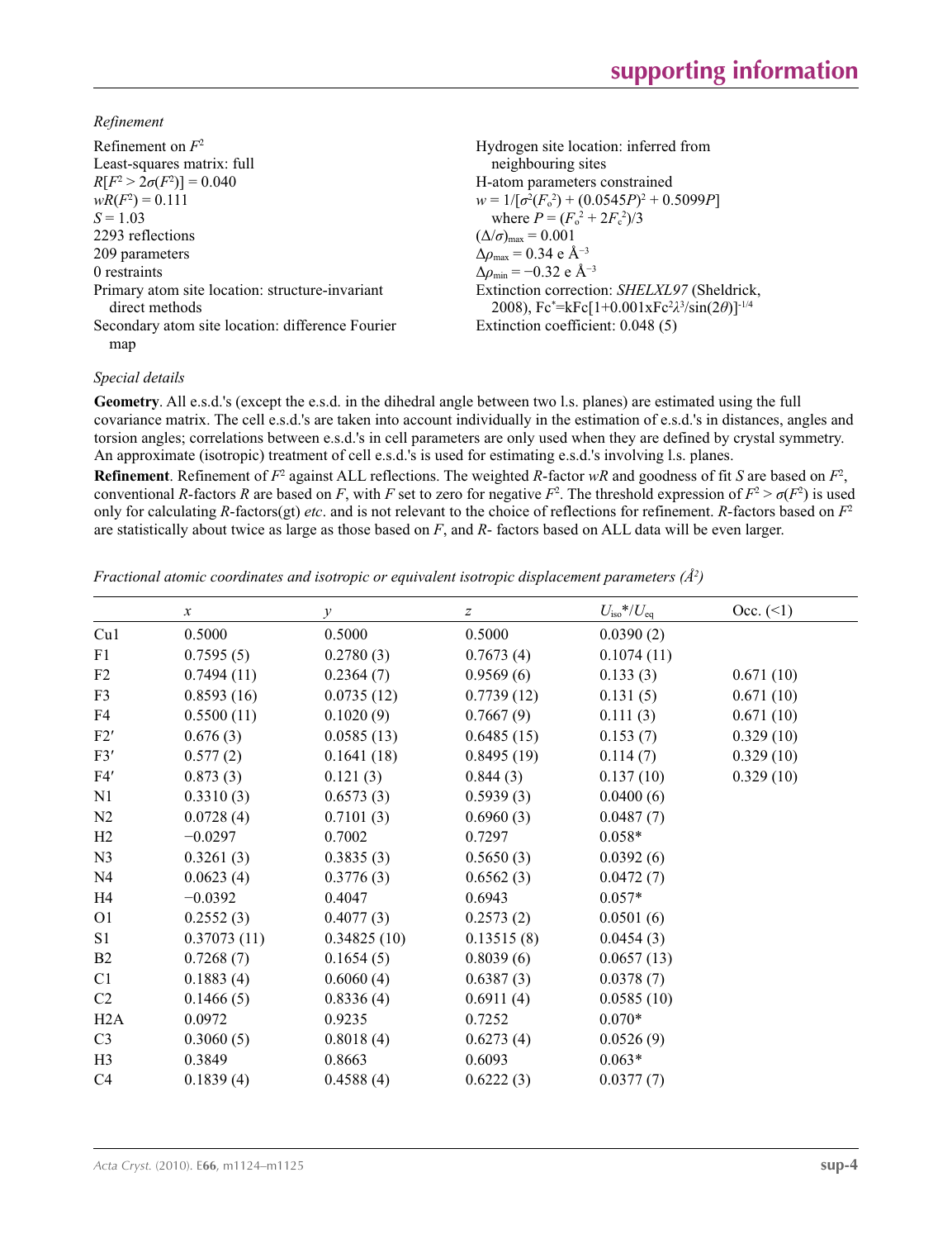# **supporting information**

| C <sub>5</sub>   | 0.1283(5) | 0.2444(5) | 0.6198(4)    | 0.0579(10) |
|------------------|-----------|-----------|--------------|------------|
| H <sub>5</sub>   | 0.0720    | 0.1651    | 0.6303       | $0.069*$   |
| C <sub>6</sub>   | 0.2919(5) | 0.2493(4) | 0.5652(4)    | 0.0516(9)  |
| H <sub>6</sub>   | 0.3691    | 0.1732    | 0.5329       | $0.062*$   |
| C7               | 0.2567(7) | 0.3869(5) | $-0.0058(4)$ | 0.0692(11) |
| H7A              | 0.1224    | 0.3562    | $-0.0226$    | $0.104*$   |
| H7B              | 0.3121    | 0.3360    | $-0.0902$    | $0.104*$   |
| H7C              | 0.2735    | 0.4895    | 0.0189       | $0.104*$   |
| C8               | 0.3115(7) | 0.1570(5) | 0.0606(5)    | 0.0762(13) |
| H8B              | 0.3505    | 0.1193    | 0.1304       | $0.114*$   |
| H8C              | 0.3765    | 0.1122    | $-0.0202$    | $0.114*$   |
| H <sub>8</sub> A | 0.1756    | 0.1363    | 0.0314       | $0.114*$   |
|                  |           |           |              |            |

*Atomic displacement parameters (Å2 )*

|                | $U^{11}$   | $U^{22}$   | $U^{33}$   | $U^{12}$      | $U^{13}$     | $U^{23}$    |
|----------------|------------|------------|------------|---------------|--------------|-------------|
| Cu1            | 0.0288(3)  | 0.0399(4)  | 0.0538(4)  | 0.0093(2)     | 0.0220(2)    | 0.0197(3)   |
| F1             | 0.110(2)   | 0.0760(19) | 0.165(3)   | 0.0132(16)    | 0.069(2)     | 0.066(2)    |
| F2             | 0.163(6)   | 0.137(5)   | 0.080(4)   | $-0.018(4)$   | 0.039(4)     | 0.020(3)    |
| F3             | 0.130(10)  | 0.099(7)   | 0.197(12)  | 0.083(7)      | 0.096(10)    | 0.067(7)    |
| F4             | 0.084(4)   | 0.102(6)   | 0.142(7)   | $-0.037(4)$   | $-0.005(5)$  | 0.053(5)    |
| F2'            | 0.180(15)  | 0.096(9)   | 0.129(11)  | 0.004(8)      | 0.030(10)    | $-0.013(7)$ |
| F3'            | 0.095(13)  | 0.124(13)  | 0.143(16)  | 0.020(10)     | 0.085(13)    | 0.056(11)   |
| F4'            | 0.098(13)  | 0.120(17)  | 0.18(2)    | 0.012(11)     | $-0.044(14)$ | 0.060(15)   |
| N1             | 0.0305(13) | 0.0407(15) | 0.0455(15) | 0.0044(11)    | 0.0131(11)   | 0.0119(12)  |
| N2             | 0.0365(14) | 0.0599(19) | 0.0431(16) | 0.0132(13)    | 0.0190(12)   | 0.0095(14)  |
| N <sub>3</sub> | 0.0332(13) | 0.0446(15) | 0.0454(15) | 0.0063(11)    | 0.0135(11)   | 0.0217(12)  |
| N <sub>4</sub> | 0.0333(14) | 0.066(2)   | 0.0450(16) | $-0.0008(13)$ | 0.0155(12)   | 0.0237(14)  |
| O <sub>1</sub> | 0.0525(14) | 0.0504(14) | 0.0450(13) | 0.0066(11)    | 0.0263(11)   | 0.0113(11)  |
| S <sub>1</sub> | 0.0382(5)  | 0.0576(6)  | 0.0371(5)  | 0.0021(4)     | 0.0142(3)    | 0.0134(4)   |
| B2             | 0.051(3)   | 0.052(3)   | 0.105(4)   | 0.009(2)      | 0.034(3)     | 0.037(3)    |
| C1             | 0.0261(14) | 0.0506(19) | 0.0314(15) | 0.0073(13)    | 0.0100(12)   | 0.0092(14)  |
| C2             | 0.056(2)   | 0.048(2)   | 0.059(2)   | 0.0190(18)    | 0.0190(18)   | 0.0050(18)  |
| C <sub>3</sub> | 0.050(2)   | 0.042(2)   | 0.064(2)   | 0.0095(15)    | 0.0198(17)   | 0.0154(17)  |
| C4             | 0.0261(14) | 0.056(2)   | 0.0328(16) | 0.0029(13)    | 0.0103(12)   | 0.0181(14)  |
| C <sub>5</sub> | 0.055(2)   | 0.065(3)   | 0.065(2)   | $-0.0041(19)$ | 0.0159(18)   | 0.037(2)    |
| C6             | 0.050(2)   | 0.051(2)   | 0.063(2)   | 0.0090(16)    | 0.0183(17)   | 0.0298(18)  |
| C7             | 0.089(3)   | 0.070(3)   | 0.053(2)   | 0.015(2)      | 0.015(2)     | 0.026(2)    |
| C8             | 0.100(3)   | 0.054(3)   | 0.075(3)   | 0.020(2)      | 0.037(3)     | 0.018(2)    |

# *Geometric parameters (Å, º)*

| $Cu1-M1$              | 2.016(2) | $N4 - H4$ | 0.8600   |  |
|-----------------------|----------|-----------|----------|--|
| $Cu1-M1$ <sup>i</sup> | 2.016(2) | $N4 - C4$ | 1.335(4) |  |
| $Cu1-M3i$             | 2.016(2) | $N4 - C5$ | 1.357(5) |  |
| $Cu1-M3$              | 2.016(2) | $O1 - S1$ | 1.519(2) |  |
| $Cu1-O1$              | 2.678(2) | $S1 - C7$ | 1.769(4) |  |
| $F1 - B2$             | 1.351(5) | $S1 - C8$ | 1.779(4) |  |
|                       |          |           |          |  |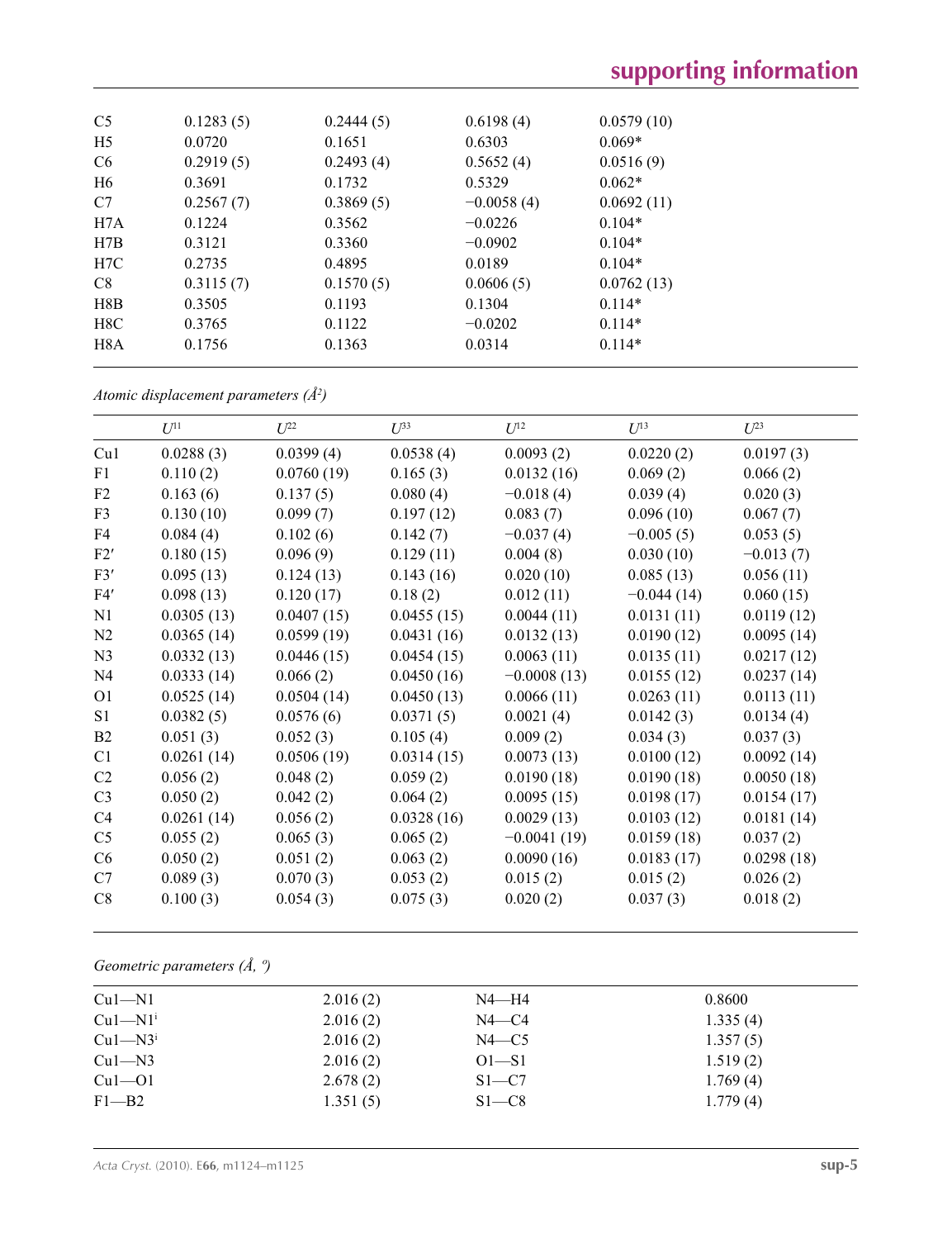# **supporting information**

| $F2 - B2$                | 1.443(8)   | $C1 - C4$       | 1.422(5)   |
|--------------------------|------------|-----------------|------------|
| $F3 - B2$                | 1.316(9)   | $C2 - H2A$      | 0.9300     |
| $F4 - B2$                | 1.322(8)   | $C2-C3$         | 1.356(5)   |
| $F2'$ -B2                | 1.529(14)  | $C3-H3$         | 0.9300     |
| $F3'$ -B2                | 1.213(13)  | $C5 - H5$       | 0.9300     |
| $F4'$ -B2                | 1.23(2)    | $C5-C6$         | 1.353(5)   |
| $N1 - C1$                | 1.328(4)   | $C6 - H6$       | 0.9300     |
| $N1-C3$                  | 1.378(4)   | $C7 - H7A$      | 0.9600     |
| $N2-H2$                  | 0.8600     | $C7 - H7B$      | 0.9600     |
| $N2-C1$                  | 1.340(4)   | $C7 - H7C$      | 0.9600     |
|                          |            |                 |            |
| $N2-C2$                  | 1.353(5)   | $C8 - H8B$      | 0.9600     |
| $N3-C4$                  | 1.331(4)   | $C8 - H8C$      | 0.9600     |
| $N3-C6$                  | 1.365(4)   | $C8 - H8A$      | 0.9600     |
| $F1 - B2 - F2$           | 102.1(5)   | $N3$ –C6–H6     | 125.3      |
| $F1 - B2 - F2'$          | 92.2(7)    | $N4-C4-C1$      | 132.0(3)   |
| $F2 - B2 - F2'$          | 165.0(7)   | $N4-C5-H5$      | 126.6      |
| $F3 - B2 - F1$           | 113.0(7)   | $O1 - S1 - C7$  | 107.35(18) |
| $F3 - B2 - F2$           | 106.0(7)   | $O1 - S1 - C8$  | 104.93(18) |
| $F3 - B2 - F4$           | 113.7(8)   | $S1 - 01 - Cu1$ | 107.75(12) |
| $F3 - B2 - F2'$          | 71.8(8)    | $S1-C7-H7A$     | 109.5      |
| $F4 - B2 - F1$           | 115.9(6)   | $S1-C7-H7B$     | 109.5      |
| $F4 - B2 - F2$           | 104.4(6)   | $S1-C7-H7C$     | 109.5      |
| $F4 - B2 - F2'$          | 64.6(8)    | $S1 - C8 - H8B$ | 109.5      |
| $F3'$ -B2- $F1$          | 114.3(9)   | $S1 - C8 - H8C$ | 109.5      |
|                          |            |                 | 109.5      |
| $F3'$ -B2- $F2$          | 67.7(10)   | $S1-C8-H8A$     |            |
| $F3'$ —B2—F3             | 132.6(11)  | $Cl-M1-Cu1$     | 111.0(2)   |
| $F3'$ -B2- $F4$          | 37.9(7)    | $Cl-M1-C3$      | 106.2(3)   |
| $F3'$ -B2- $F2'$         | 102.4(11)  | $Cl-M2-H2$      | 126.1      |
| $F3'$ —B2—F4'            | 123.6(18)  | $C1 - N2 - C2$  | 107.7(3)   |
| $F4'$ - B2 - $F1$        | 114.2(15)  | $C2 - N2 - H2$  | 126.1      |
| $F4'$ —B2—F2             | 75.5(12)   | $C2-C3-N1$      | 108.3(3)   |
| $F4'$ -B2- $F3$          | 31.1(11)   | $C2-C3-H3$      | 125.9      |
| $F4'$ -B2- $F4$          | 128.6(14)  | $C3-M1-Cu1$     | 142.8(2)   |
| F4'-B2-F2'               | 102.9(11)  | $C3-C2-H2A$     | 126.3      |
| $N1-Cu1-N1$ <sup>i</sup> | 180.00(16) | $C4 - N3 - Cu1$ | 111.3(2)   |
| $N1^i$ —Cu $1$ —N $3^i$  | 82.24 (10) | $C4 - N3 - C6$  | 105.6(3)   |
| $N1^i$ -Cu1-N3           | 97.76 (10) | $C4 - N4 - H4$  | 126.3      |
| $N1-Cu1-N3$              | 97.76 (10) | $C4 - N4 - C5$  | 107.5(3)   |
| $N1-Cu1-N3$              | 82.24 (10) | $C5 - N4 - H4$  | 126.3      |
| $N1-Cu1-O1$              | 90.17(9)   | $C5-C6-N3$      | 109.4(3)   |
| $N1^i$ -Cu $1$ -O1       | 89.83 (9)  | $C5-C6-H6$      | 125.3      |
| $N1-C1-N2$               | 110.5(3)   | $C6 - N3 - Cu1$ | 143.0(2)   |
| $N1-C1-C4$               | 118.0(3)   | $C6-C5-N4$      | 106.7(3)   |
| $N1-C3-H3$               | 125.9      | $C6-C5-H5$      | 126.6      |
| $N2 - C1 - C4$           | 131.6(3)   | $C7 - S1 - C8$  | 98.8(2)    |
| $N2-C2-H2A$              | 126.3      | $H7A-C7-H7B$    | 109.5      |
| $N2-C2-C3$               | 107.3(3)   | H7A-C7-H7C      | 109.5      |
|                          |            |                 |            |